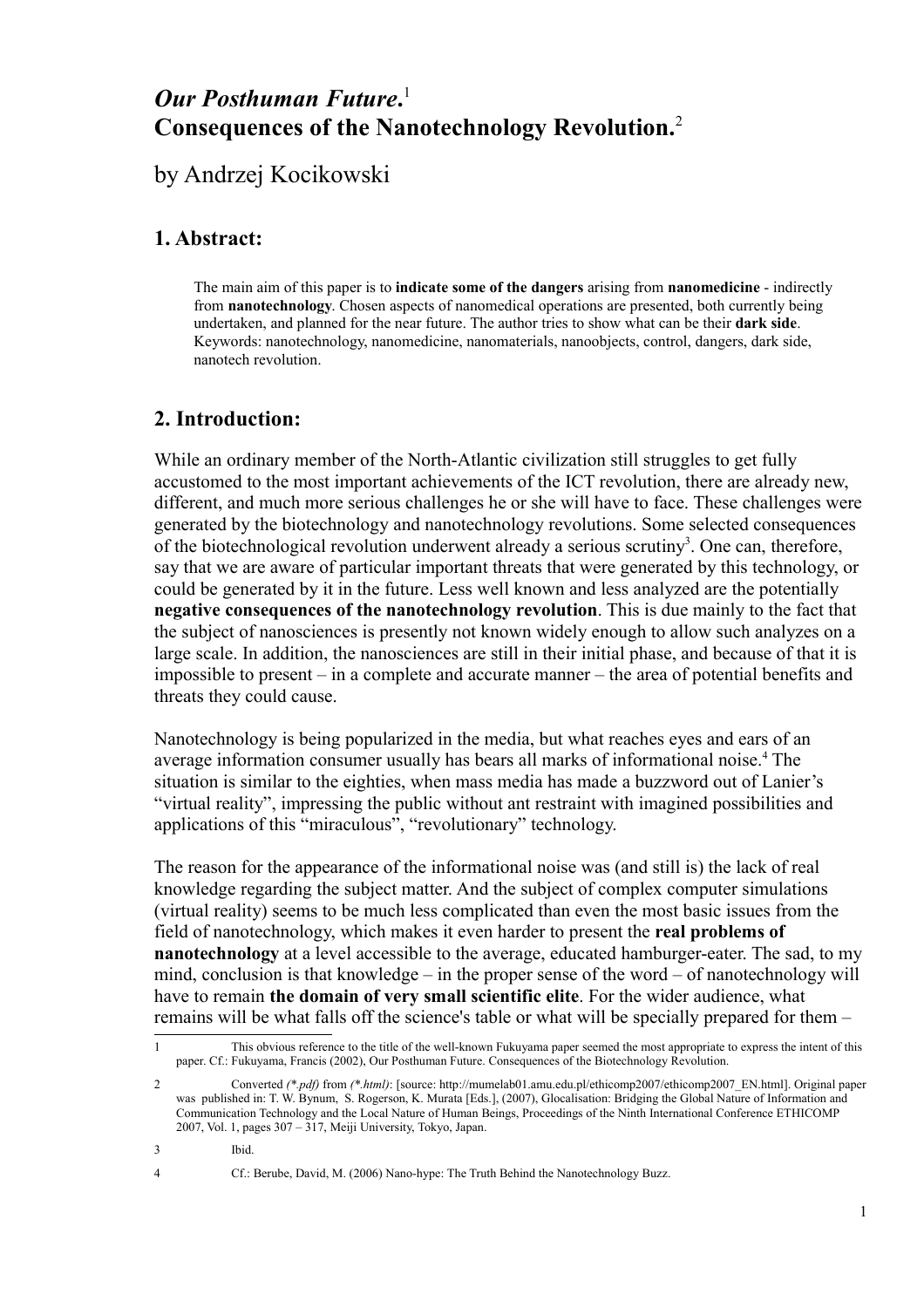like cat or dog food. By definition, it will contain waste, surrogates, substances enhancing taste, texture and smell, etc.

This paper is an attempt to join the attempts to popularize the possibilities and real achievements of nanomedicine – indirectly of nanotechnology. However, I try to exclude from the narrative everything that does not find confirmation in achievements of natural sciences. In section 3, I focus on key issues of definition, trying to explain what the intent of using the "nano" prefix is in various situations, and how close it is to the intent of using the "micro" prefix, which most people are familiar with. To present a full picture, I include a set of important definitions from official UE documents from year 2005. At the end I propose a short **definition of the term "nanotechnology"**.

In section 4, I try to answer the question what nanomedicine is. I propose my own **definition of nanomedicine**, based on real nanomedical procedures and procedures against possibility of which I could not find arguments, and which have all traits of nanomedical procedures.

In section 5, I present the main issue, which is the analysis of usage of nanomaterials, nanoobjects (nanostructures) in nanomedical practice: in diagnosis, therapy and prevention. Here the first questions appear concerning solving the problems follow as a direct consequence of those actions.

In Recapitulation – section  $6 - I$  present, in what I believe is orderly fashion, the main components of the "black scenario" of nanomedical revolution (for today's degree of development of science, medicine and ICT). I consider, as a key issue, the danger to which a patient of a nanomedical therapy is subjected, in which nanoobjects are used which are able to carry and deliver biochemical substances into living organism. Because existing control systems of such objects are not able to control them completely and unconditionally, their use in bio-organisms (humans, animals, plants) should be considered to be especially dangerous in regard to the safety of the species, and no less dangerous in regard to the issue of social safety.

It would be a mistake to assume that the subject matter of this paper has not been discussed earlier and is still not being discussed today by other authors. It is hard to find one's way around in the avalanche of publications dedicated to every conceivable effect of nanotechnological revolution, and every paper written with speed characteristic of my generation  $(2 – 3$  months) can touch upon similar issues, raised in a similar fashion<sup>[5](#page-1-0)</sup> (and almost at the same time) by others. I regret that I could not take all of those publications into consideration, and I promise to do so in the near future.

### **3. Chosen issues of definition:**

To avoid misunderstandings, and to make the following line of reasoning easier to understand, it would behoove the reader of this paper to be familiarized with basic terminology. I shall do so with greater care than usual<sup>[6](#page-1-1)</sup>, as many humanities scholars take part in ETHICOMP, for whom natural sciences are not always daily bread; many readers not attending the conference will be in the same situation.

The prefix "*nano"* (from Greek) has been used for a long time to define **different units of**

<span id="page-1-0"></span><sup>5</sup> E.g.: Hunt, Geoffrey & Mehta, Michael (2006), Nanotechnology: Risk, Ethics and Law.

<span id="page-1-1"></span><sup>6</sup> My task would be easier if the reader had in front of him the document Official Journal of the European Union, 28 June 2005, entitled **Opinion of the European Economic and Social Committee on the 'Communication from the Commission: Towards a European strategy for nanotechnology'.**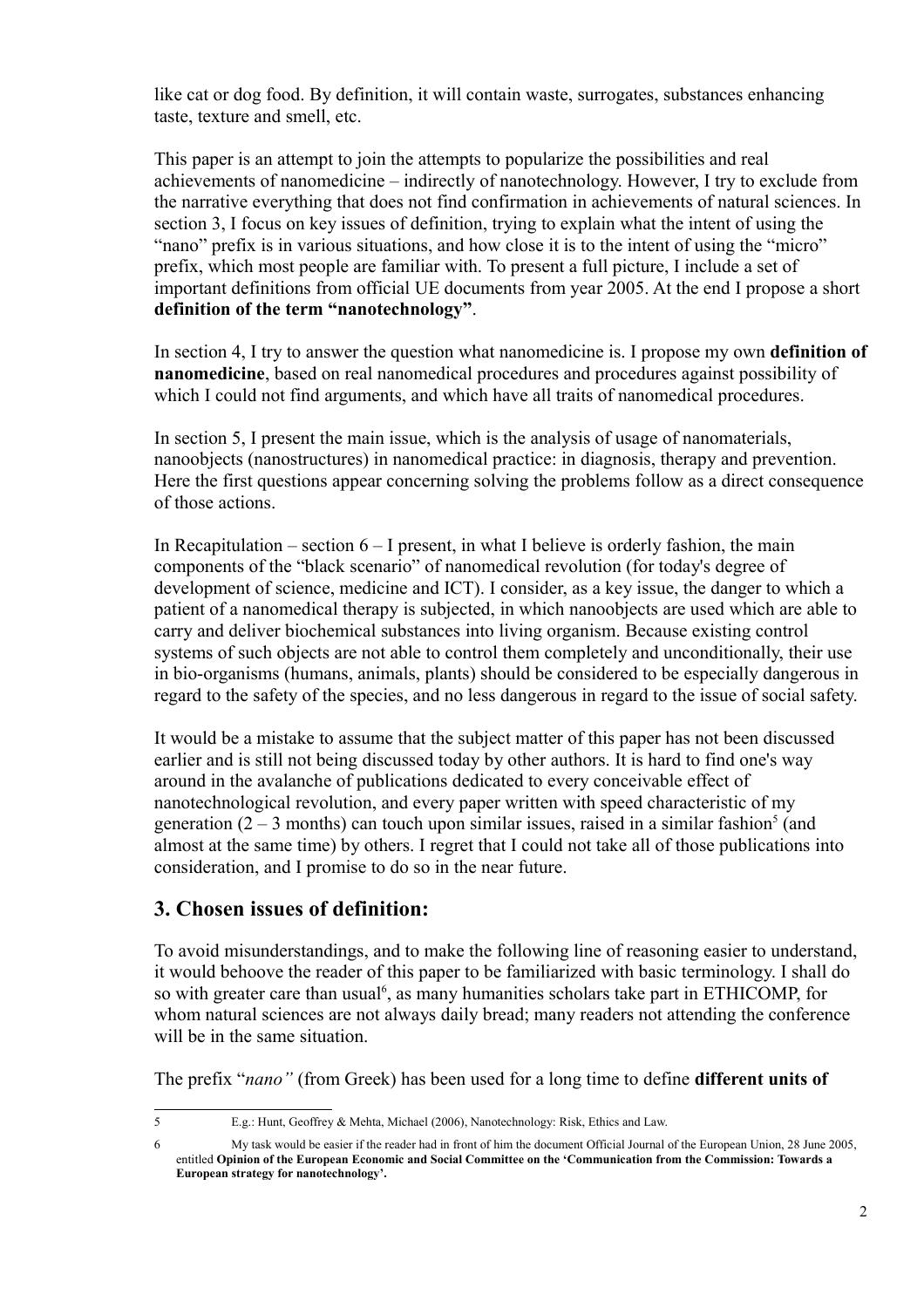**measure** and denotes a 10<sup>-9</sup> multiplier. For those who finished school many years ago, another phrasing might be useful, namely that the "*nano"* prefix denotes **one billionth part** of the given unit. For example: one nanometer [*n*m], is one billionth part of a meter, which in the notation preferred by men of natural sciences will become 10-9 meter; one nanosecond [*n*s], is one billionth of a second – 10-9 second; one nanoampere [*n*A], is one billionth part of an ampere (an ampere is the unit of measure of electric current intensity) –  $10<sup>-9</sup>$  A. In general, it can be said that when dealing with values of any units that are on order of "nano", we are in the world of the unimaginably small – incredibly small sizes, incredibly short times, incredibly small intensities of electric current; in case of sizes (distance, length), they can only be observed under an electron microscope.

Taking the above into consideration, a layman could ask – does the term "nanotechnology" mean one billionth part of a technology? Or maybe some very small technology?

Of course, the answer is: no! The "nano" prefix used in "nanotechnology" is closer in meaning to usage of the "micro" prefix in some popular compound terms. For instance, most educated people know that the term "microprocessor", means a **processor of a very small size**, or to be more precise: a processor whose logic and switching elements (diodes and transistors) and connections between them in the processor's structure have lengths of order of one billionth part of a meter. Probably a much smaller fraction of those people knows that the compound term "microelectronics" means a **branch of electronics concerned with construction,** operation and technology of active and passive elements<sup>[7](#page-2-0)</sup>, of sizes of order of one millionth of a meter<sup>[8](#page-2-1)</sup>; more complex structures (objects) which are built from the mentioned microelements can also be of sizes of this order. Microprocessors and other semiconductor integrated circuits are typical examples of complex microelectronic structures.

The meaning inherent in "nanotechnology" is closer to the meaning inherent in "microelectronics" – taking into account the difference in meaning of "technology" and "electronics", of course. If we take into account that in the considered field the terms "nanomaterials" and "nanostructures" are also used<sup>[9](#page-2-2)</sup>, then we can assume that  $-$  to put it simply – **nanotechnology is a field of technical science concerned with issues of production and usage of nanomaterials and nanostructures.**

Many nanomaterials and nanostructures can serve as "raw materials" for production of more complex objects. Some of them reach complete functionality and great usefulness for mankind while not leaving the *nano*scale (staying nanoobjects). However some nanomaterials and nanostructures reach final functionality, including significant usefulness for mankind only after a subtle "transformation" to the macroscale.[10](#page-2-3) Both the former and the latter option **belong to the field of nanotechnology.**

The whole issue can also be explained according to an established standard – let us use the text of the aforementioned UE document:

2.1 **Nano —** means one billionth of a whole. In this case, nano is used to mean a

<span id="page-2-0"></span><sup>7</sup> Active elements are mainly diodes and transistors, e.g. electrical signal amplifiers, logic and switching elements, and their more advanced brethren – microprocessors. Passive elements are mainly resistors and capacitors.

<span id="page-2-1"></span><sup>8</sup> Today's boundary for microelectronics is 100 nm. This is almost nanoelectronics.

<span id="page-2-3"></span><span id="page-2-2"></span><sup>9</sup> Even a basic description of the terms "nanomaterials" and "nanostructures" would require dozens of sentences. Because of that, the explanation of those terms has been moved to a separate part of the text. Cf.: the appendix at the end of the paper.

<sup>10</sup> E.g.: unsoilable clothing, safer sun-tan lotions and creams, more durable fibers, more efficient batteries and fuels, new composites, more durable tools, safer clothes, etc. See: (in Polish) Tomczak, J. (2006) Zagrożenia wypływające z nanotechnologii. http://www.nanotechnologia.republika.pl/Zagrozenia\_nanotechnologia.pdf. Accessed: 2006.12.12.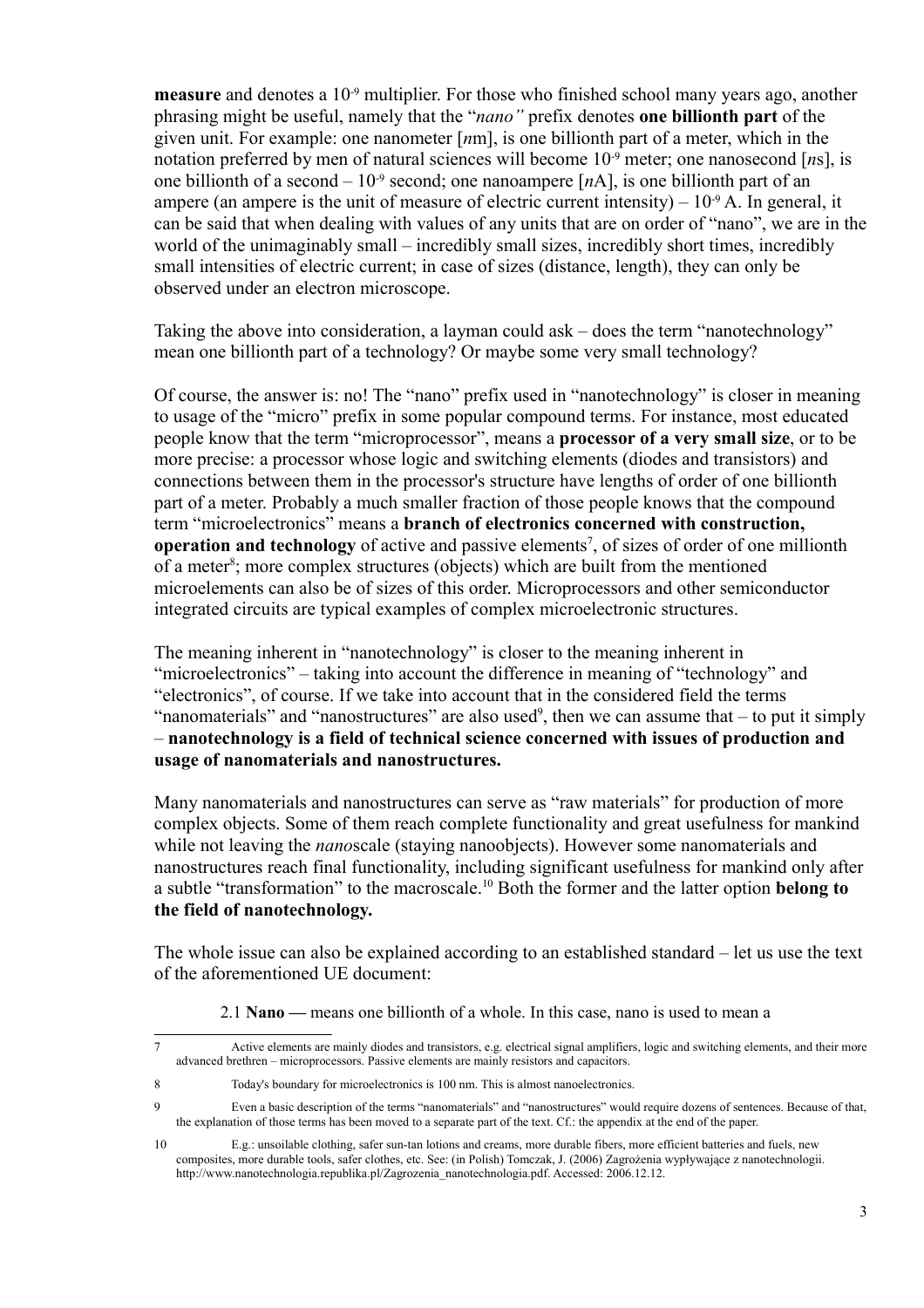billionth of a metre.

2.2 **Micro —** means one millionth of a whole. In this case, it means one millionth of a metre.

2.3 **Nanosciences —** The nanosciences are a new approach to traditional science (chemistry, physics, electronic biology, etc.) and deal with the basic structure and behaviour of materials at the level of atoms and molecules. These sciences in fact study the potential of atoms in the various scientific disciplines (1).

2.4 **Nanotechnologies —** These technologies enable atoms and molecules to be manipulated so as to create new surfaces and objects that, having a different makeup and arrangement of atoms, have properties that can be used in day-to-day life (2). These are technologies that deal with billionths of a metre.

2.5 **In addition to the above definition, it is worthwhile going into greater detail from a scientific point of view. The term nanotechnology** describes a multidisciplinary approach to the creation of materials, mechanisms and systems, by means of the nanometric scale control of materials.

2.6 **Nanomechanics —** The dimensions of an object begin to be important in determining its properties when the scale of its dimensions is of one or a few dozen nanometres (objects made of a few dozen or a few thousand atoms). Within this range of dimensions, an object composed of 100 iron atoms has physical and chemical properties that are radically different to one composed of 200 atoms, even if they are both made of the same atoms. Similarly, the mechanical and electromagnetic properties of a solid made up of nanoparticles are radically different to those of a traditional solid of the same chemical composition and are affected by the properties of the individual constituent units.

2.12 **Microelectronics —** This is a branch of electronics that deals with the development of integrated circuits, built within individual semiconductor regions, with minute dimensions. Microelectronics can currently create individual components with dimensions in the realms of 0.1 micrometre, or 100 nanometres (5).

2.13 **Nanoelectronics** — This is a science that studies and produces circuits that are made using technologies and materials other than silicon and that work on a substantially different set of principles (6).

2.17 **Biomimetics** (13) **—** This is the science that studies the laws underpinning molecular structures existing in nature. Knowledge of these laws could enable **artificial nanomotors** to be created, based on the same principles as those existing in nature (14).

### **4. Nanomedicine:**

Unfortunately, the European Union document, whose fragments we liberally quoted in the paragraph above, lacks a definition of the term "nanomedicine", and it appears occasionally in the latter part of the document.<sup>[11](#page-3-0)</sup>

What, therefore, is nanomedicine?

<span id="page-3-0"></span><sup>11</sup> "8.6.1 The **CCs** should be able to **carry out and transfer high-quality research** aimed at application and innovation, using nanotechnology, particularly in fields such as **nanoelectronics, nanobiotechnology and nanomedicine**." In: Official Journal of the European Union 28 June 2005. See: ref. # 6.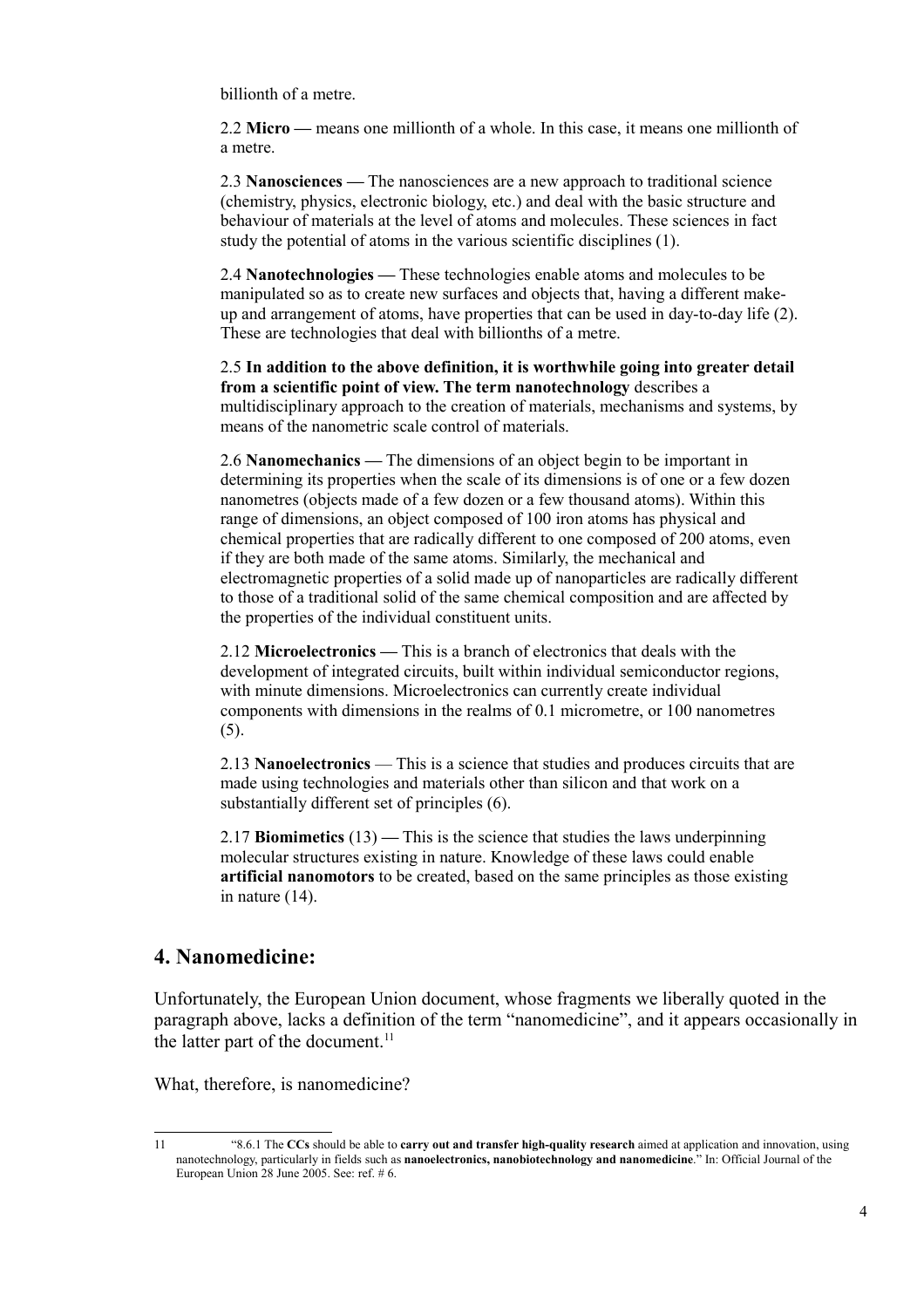One of the most popular, most often used example illustrating **nanomedical procedure** is the use of nanoobjects<sup>[12](#page-4-0)</sup> to locate cancer cells in living organism. It turns out that a nanoparticle (e.g. "quantum dots") made of cadmium selenide, possesses two properties invaluable to anticancer treatment. First, it can penetrate into cancer cells after being introduced into the organism, and second, it emits light when excited with ultraviolet radiation. One does not need Drexler's acumen to notice that a qualitatively new tool in cancer diagnostics has appeared (a sensor), allowing more precise pinpointing of cancer tumors. It makes surgical procedures easier, when the cancer is advanced, and allows to use noninvasive therapy (pharmaceuticals, radiotherapy), precisely tuned to position and size of the cancerous tumor. Nanosensors able to locate tumors several thousand cells in size have already been constructed, therefore it is possible to diagnose the disease in very early stages.

Another example illustrating nanomedical procedures is a documented use of nanoobjects to destroy cancer cells in the organism of a mouse. So called "nanoshells"[13](#page-4-1) coated with a layer of gold were introduced into mice's organism with an induced cancer tumor. An important trait of those nanoshells – important to medical diagnostics and therapy – is their propensity to gather in gaps of tumors of cancerous cells (nanoshells are about 120 nm in size and are 170 times smaller than cancer cells). An impulse of laser light in infrared spectrum, which passes harmlessly through living tissue, is absorbed by the gold layer on the nanoshells. The gold heats up to high temperature, which thermally annihilates cancerous tissue. None of the mice used for the experiment died, and the cancerous tumors have been destroyed. This method is considered to be safer and cheaper than surgery, chemotherapy, and radiotherapy.[14](#page-4-2)

Among nanomedical procedures is also everything which joins documented results (cf. above examples) with results which we are expecting (and which we are looking for). It seems reasonable to expect that the nanosensor mechanism described in the first example could be expanded with  $a$  – let us call it provisionally – a transport section. The resulting nanostructure would be able to locate the indicated tissues (in this case – cancerous cells), and in addition – to deliver into their immediate vicinity certain biochemical substances (first and foremost – medicines). Depending on the assumed or possible method of releasing the medicinal substance by the transport section, it could be applied in a way impossible for traditional medicine to achieve – directly to ill cells and only there.

We know from media reports that NASA carries out a long-term nanomedical program as part of its preparations for the space travel to Mars. The program is aimed at solving many problems which result from long-lasting weightlessness, one of them being bone diseases. The NASA scientists attempt to construct nanoobjects which could be inserted into the body of an astronaut in order to monitor the processes of unwelcome bone changes (sensor function), and in case a change is detected – deliver a cure (transport and dispensing function), which means an effective therapy during travel.

If it were necessary to describe what nanomedicine is more closely (I am afraid to use the term "define" in this case), then based on the examples of nanomedical procedures presented earlier, we could risk saying that **nanomedicine is a branch (part, area) of medicine, which utilizes advances of nanotechnology and other related sciences (including nanosciences) in treatment and prevention of disease**. It consists – should consist – of research on how nanoobjects should be equipped and how they should be used to fulfill the mission of medicine

<span id="page-4-0"></span><sup>12</sup> Nanoparticles.

<span id="page-4-1"></span><sup>13</sup> Nanoshells, belong to the nanoobjects category (nanostructures, nanoparticles). More at: http://en.wikipediawiki/Nanoshell. Accessed: 2006.12.12.

<span id="page-4-2"></span><sup>14</sup> Cf.: Wikipedia: http://en.wikipedia.org/wiki/Medical\_nanotechnology. Accessed: 2006.12.12.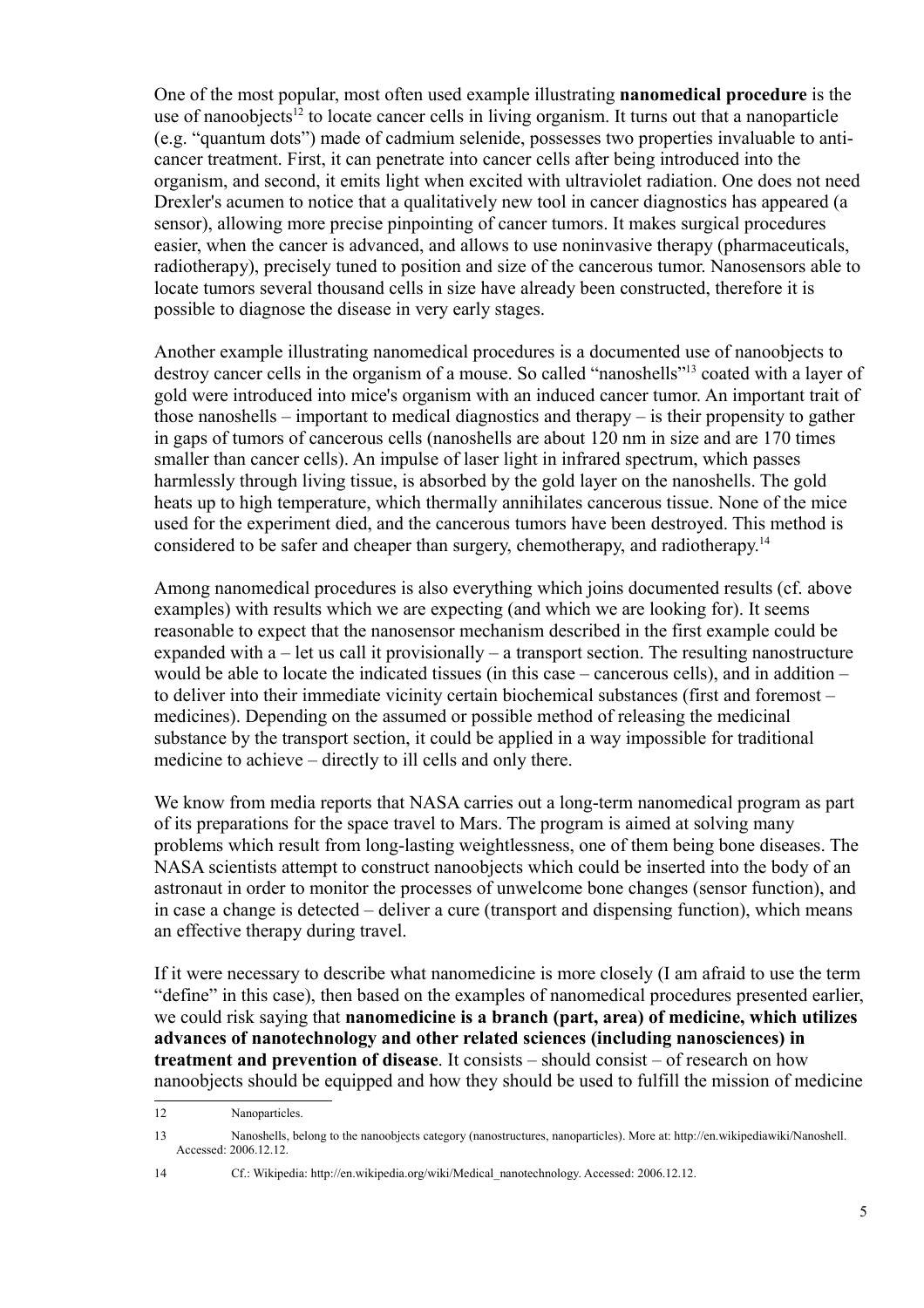– on one hand. On the other hand – nanomedicine should investigate in what way using nanoobjects in diagnostics, therapy and prevention can ensure full biological (eg. genetic) and social safety to the individual and community.

### **5. What next? Potential problems. Some speculation:**

For a long time, it has been a truism that new inventions and discoveries cause as many disadvantages as advantages. Let us ask how this problem would look, or could look, if nanomedicine significantly increased in importance and became a larger part of social life?

Let us say this again: nanomedicine is a branch (part, area) of medicine, which utilizes advances of nanotechnology and other related sciences (including nanosciences) in treatment and prevention of disease.

### **5. 1. Diagnosis**

The item considered above – in fact a simple case of a nanostructure (a quantum dot) made of cadmium selenide, used as a cancer detector in living organism, raises at least a few questions. The first must concern the issue of nanostructure removal after the diagnostic task is completed. In case of surgical intervention, it seems relatively simple: removal of the cancerous tumor means the removal of the sensor at the same time – or at least the probability of removing the now-unnecessary device is high. But what should be done if the picture of the tumor delivered by the nanosensor rules surgical intervention out, and doctors opt for pharmacological treatment instead? To reiterate, how to remove the unneeded nanoelements from the organism then?

Next question concerns the "detection spectrum" in constructed and used nanosensors. The problem is whether one kind of sensor is able to recognize all, or at least the majority of cancer cells, or if it is necessary to construct separate nanoobjects for every kind of cancer? In the latter case, let us repeat the earlier question – how to remove unnecessary nanosensors from the organism after they have fulfilled their diagnostic purpose?

In a broader sense, the issue from the paragraph above raises the question about the "detection spectrum" of the nanosensors in qualitative aspect. Cancer, even in its diversity, is only one of many diseases. Should the necessity of introducing a large number of nanosensors to the organism arise, to ascertain pathological changes other than caused by cancer, then the question about the way to remove unneeded nanoelements from the organism will become much more dramatic.

The development of nanoscience and nanotechnology could lead to an attempt to build a universal nanosensor, working on a different principle than those used in the first, simple constructions described above (quantum dots made of cadmium selenide). It is not hard to notice that a narrowly specialized nanostructure has a host of limitations, and that an effective structure should be more similar to an intelligent robot, or a vehicle moving around inside the organism. A vehicle equipped with a nanosensor array, ready to detect pathological changes. A vehicle that will not drop anchor at every pathological spot, but will note that it exists and move on, and pass on the information in some way, e.g. by sending signals to an outside diagnostic device associated with that universal sensor.

Such a state of affairs – if it were to come to pass – creates a lot of new problems, apart from the "old" questions regarding the way of removing the nanosensor from the organism after it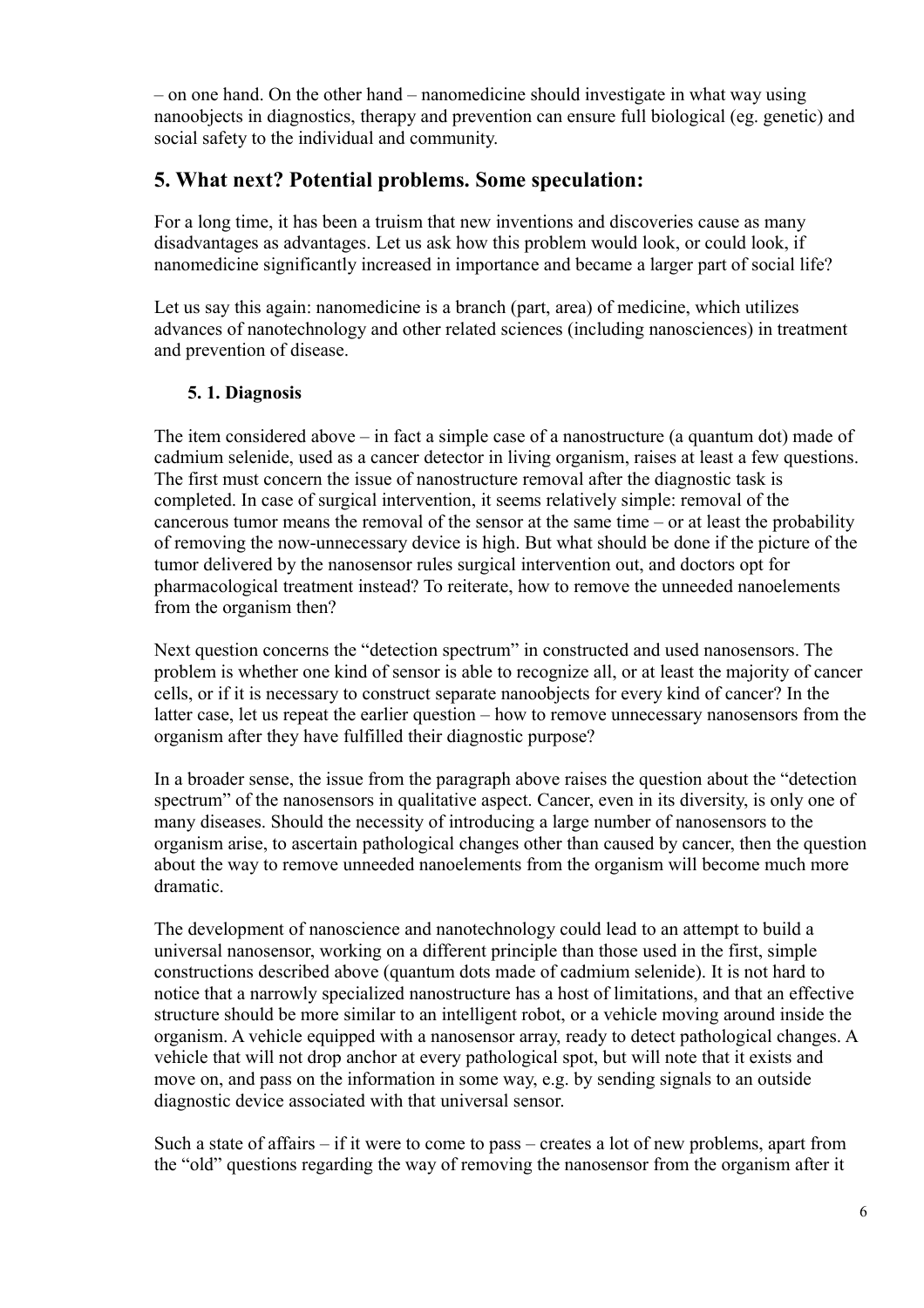completes its diagnostic task. In both cases – the "first generation" nanosensor and the universal nanosensor ("new generation"), the issue of their safe removal from the organism, and organisms of all animals appearing in the human digestive tract, is extremely important.

#### **5. 2. Therapy – prevention**

Nanomedical treatments can be conducted in several ways. However, the main way – in a sense that it has traits of a generic model – it can be reduced to the following outline; we have sketched this situation when we tried to answer the question of what nanomedicine is. The constructed nanoobject is "loaded" with medicinal substance and introduced to the organism. After reaching the destination, the substance is released – in the case of the example of a cancerous tumor – directly to the cells of the diseased tissue. The nanoobject's mission will be completed and, similarly to every example considered before, there remains the problem of removing the "empty packaging" left afterwards.

This simple outline – the generic principle – must be more complex in every real case of nanomedical therapy. It is easy to notice that it does not contain anything concerning, e.g. fundamental problem of control – from locating diseased areas, to medicine release mechanism.

And there are many problems. The issue of locating areas for medicine to be released can be solved in several ways, depending on the chosen sensor model, as explained in section 5.1. In case of the "new generation" sensor, new problems appear, concerning nanoobject's communication with the part of diagnostic (and therapeutic) apparatus outside the organism. Namely, a safe data exchange system has to be created – of an unprecedented scale – allowing to correctly identify different areas of the organism. A safe data exchange system must also be created to control the release mechanism of the medicine "loaded" onto the nanoobject. It is possible that other considerations (e.g. a peculiar character of the medical case) will cause us to use nanoobjects constructed with "reserves", which will force us to ensure safe control of medicine dosage, that is – of the process of timed release of parts of the load. Other causes, also belonging to the "peculiar medical case" category, could cause us to use nanoobjects loaded with several medicines, which will entail creation of safe controls of release of medicines in proper order, that is – of the process of timed release of qualitatively different parts of the load.

### **6. Recapitulation: chosen consequences. Black scenario:**

As evidenced by sections 3-5, nanomedicine is concerned with ways of utilizing various nanoobjects to perform examinations, diagnose diseases and conduct effective therapy.

To the field of nanomedicine belongs also prevention, broadly understood. Specialized nanoobjects are used for permanent monitoring of human bodies, and for transmitting the obtained information either to remote data banks or to other nanoobjects located in the body of the same individual. Yet another area of interest for nanomedicine is the production of biochemical substances adapted for cooperation with nanoobjects used in diagnostics or treatment. For obvious reasons, problems related to the remote control of above mentioned nanoobjects also belong to the field of nanomedicine. The concern is about subtle issues of programming their activities and communication with other devices (particularly ones outside the organism) to track and control important aspects of nanoobjects' behavior. A question arises, whether this idyllic picture of nanomedicine is the only side?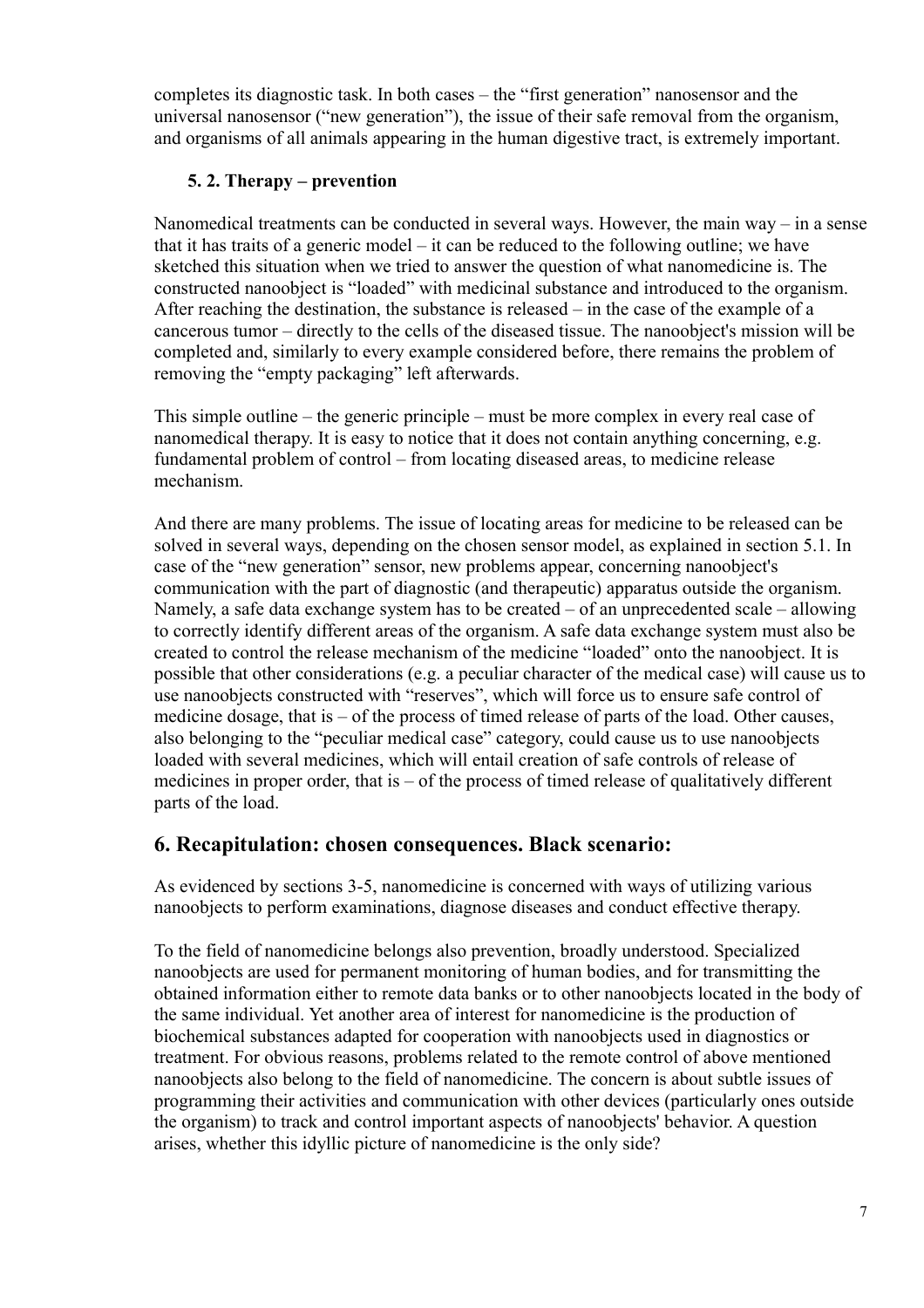My answer is: no. Nanomedicine also has its **dark side**. Chief among the possibilities of the dark side of using nanoobjects introduced into the human body is the possibility to construct these objects in a way that would create "programmed threats," to use Eugene Spafford's and his colleagues<sup>'[15](#page-7-0)</sup> term. To be more specific (focusing only on one facet of the functions of introbodily nanoobjects), let me refer to the following:

- While inserting into a human body nano-objects capable of receiving, transporting, and releasing biochemical substances, and of monitoring the body's vital functions, one can do it with the knowledge and permission of that particular individual, **or without it** (e.g. by special forces or terrorists).

- Nanoobjects capable of receiving, transporting, and releasing biochemical substances within a human body can be used **not only for the purpose of curing**, but also for causing harm, e.g., through delivering toxic substances.

- Nanoobjects capable of receiving, transporting, and releasing biochemical substances within a human body can be used for carrying medicines, **but of a wrong kind, and intended to harm** rather than cure (by overdose, or to force certain behavior by use of e.g. psychotropic substances, etc.).

- Nanoobjects capable of transporting and releasing biochemical substances in human body can be equipped with a **control system dependent on an arbitrary, subjective** (in bad sense of the word) **decision of an individual (or institution)** who controls the portion of the control system outside the organism.

**- Control over nanoobjects** capable of transporting and releasing biochemical substances in human body and of monitoring its state and functions **can be taken over by unauthorized** institutions (e.g. by special forces or terrorists)

### **7. Conclusion:**

Keeping in mind all (so far only potential) advantages of nanomedical solutions, we should remember the old truth that nanotech revolution, as any other, has its dark side. If we do not manage to stave off attempts to realize black scenarios of development of new civilization (already digital) in time, using our minds and sense of humanity, not yet stripped away from the majority of us, then our humanity will end up on the history's junkpile, not unlike Atlantis. Our grandchildren will (maybe) know that something like that existed at one time (allegedly), but what it really was... ?

I devote the text of this paper to describing a part of this dark side of nanotech revolution, trying to point out potential ethical and legal dilemmas, which inevitably must accompany the application of its achievements. I deeply believe that only in this way we can avoid the realization of the sinister prediction from the title of Fukuyama's paper.

## **8. Appendix:**

#### **Nanostructure**

A material structure assembled from a layer or cluster of atoms with size of the order of nanometers. Interest in the physics of condensed matter at size scales larger than that of atoms and smaller than that of bulk solids (mesoscopic physics) has grown rapidly since the 1970s, owing to the increasing realization that the properties of these mesoscopic atomic ensembles are different from those of conventional solids. As a consequence, interest in artificially assembling materials from nanometersized buildings blocks arose from discoveries that by controlling the sizes in the range of 1-100 nm and

<span id="page-7-0"></span><sup>15</sup> Cf.: Spafford, Eugene, H. (et al.) (1989). Computer Viruses: Dealing with Electronic Vandalism and Programmed Threats. ADAPSO.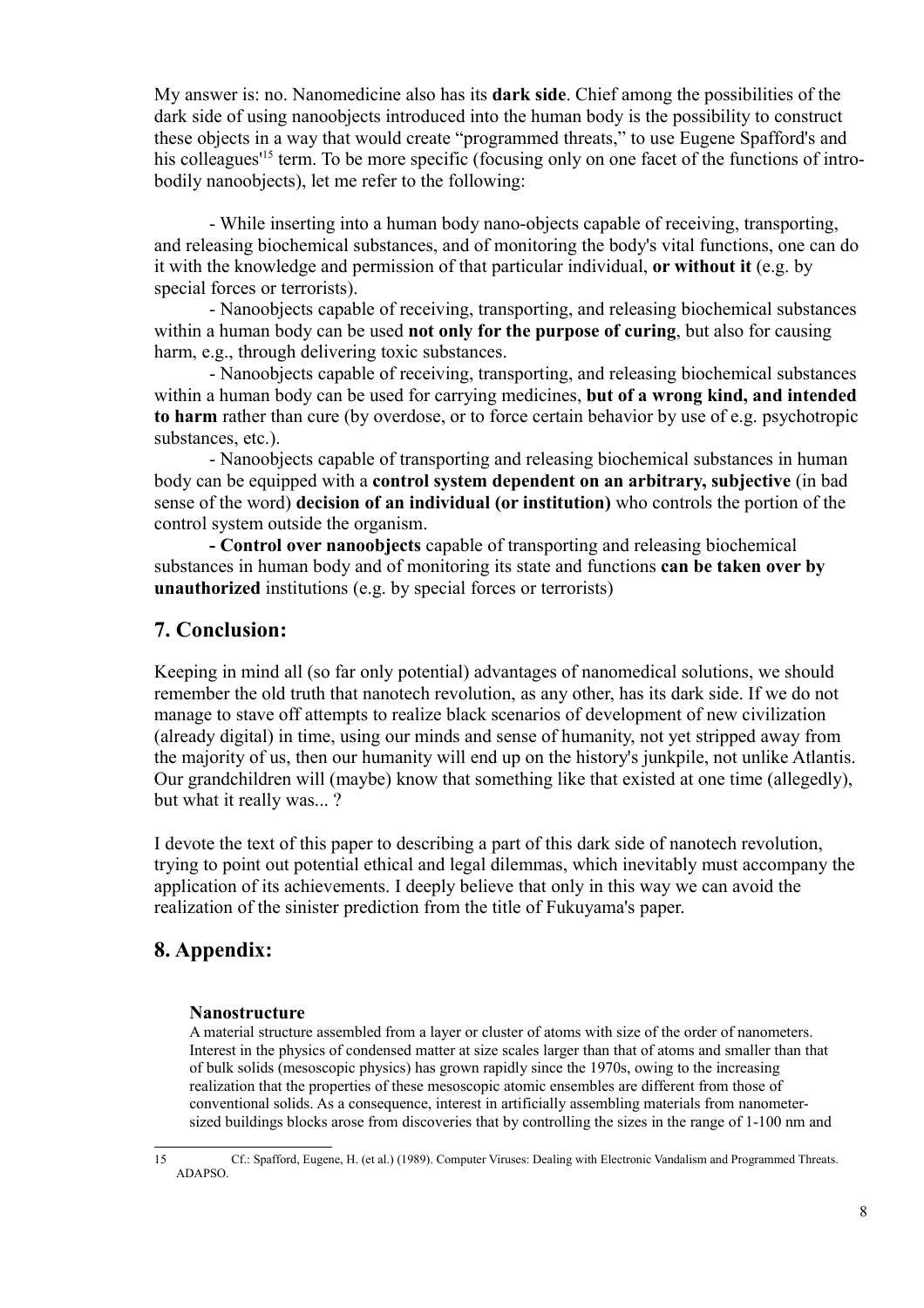the assembly of such constituents it was possible to begin to alter and prescribe the properties of the assembled nanostructures. SEE MESOSCOPIC PHYSICS.

Nanostructured materials are modulated over nanometer length scales in zero to three dimensions. They can be assembled with modulation dimensionalities of zero (atom clusters or filaments), one (multilayers), two (ultrafine-grained overlayers or coatings or buried layers), and three (nanophase materials), or with intermediate dimensionalities

Multilayers and clusters. Multilayered materials have had the longest history among the various artificially synthesized nanostructures, with applications to semiconductor devices, strained-layer superlattices, and magnetic multilayers. Recognizing the technological potential of multilayered quantum heterostructure semiconductor devices helped to drive the rapid advances in the electronics and computer industries. A variety of electronic and photonic devices could be engineered by utilizing the flow-dimensional quantum states in these multilayers for applications in high-speed field-effect transistors and high-efficiency lasers, for example. Subsequently, a variety of non-linear optoelectronic devices, such as lasers and light-emitting diodes, have been created by nanostructuring multilayers. SEE ARTIFICIALLY LAYERED STRUCTURES; LIGHT-EMITTING DIODE; SEMI-CONDUCTOR HETEROSTRUCTURES; TRANSISTOR.

The advent of beams of atom clusters with selected sizes allowed the physics and chemistry of these confined ensembles to be critically explored, leading to increased understanding of their potential, particularly as the constituents of new materials, including metals, ceramics, and composites of these materials. A variety of carbon-based clusters (fullerenes) have also been assembled into materials of much interest. In addition to effects of confinement, interfaces play an important and sometimes dominant role in cluster-assembled nanophase materials, as well as in nanostructured multilayers. See Atom Cluster, Ceramics; Fullerene

Synthesis and properties. A number of methods exist for the synthesis of nanostructured materials. They include synthesis from atomic or molecular precursors (Chemical or physical vapor deposition, gas condensation, chemical precipitation, aerosol reactions, biological templating), from processing of bulk precursors ( mechanical attrition, crystallization from the amorphous state, phase separation), and from nature (biological systems) Generally, it is preferable to synthesize nanostructured materials from atomic or molecular precursors, in order to gain the most control over variety of microscopic aspects of the condensed ensemble: however, other methodologies can often yield very useful results. See Vapor Despostion. [In: *Encyclopedia of Science and Technology* (ed. 5), McGraw-Hill, New York 2006, p.1464.]

#### **Nanomaterials**

In their broadest definition, nanostructured materials show structural features with sizes in the range from l nm to a few hundred nanometers in at least one dimension. This very general criterion actually includes very diverse physical situations.

First, as is apparent from the previous section, each nanostructured material is associated with a specific novel property or a significant improvement in a specific property resulting from the nanoscale structuring. As a consequence, the type of nanostructuring used must be based on a spatial dependence of some parameter related to the property under consideration. This parameter could be, for example, the material density, transport parameters, or the dielectric constant. Another consequence is mat the upper size limit of the structural features varies depending on the property considered, from a molecular size for molecular-sieve properties up to the wavelength of light for the optical properties. Second, in addition to the nanometer-scale structuring, a larger-scale ordering of the unit patterns may be necessary for the existence of the property sought. For example, the particular optical properties of opals mentioned above require the silica nanospheres to show a long-range order with a coherence length well beyond a micron. The same considerations hold for quantum-well superlattices, for example. In other cases, the nanosized building blocks do not need long-range order to provide a specific property, but still require some degree of short-range organization. For example, an electrical conductivity appears only above a critical percolation density of conducting particles. Finally, some properties of nanostructured materials simply reflect a corresponding intrinsic property of their individual building blocks. This is the case, for instance, in nanoparticles embedded in glass or polymer matrices for optical-filtering applications.

Two main technological approaches may be denned:

The top-down manufacturing paradigm consists in downscaling the patterning of materials to nanometer sizes. This allows the generation of materials which are coherently and continuously ordered from macroscopic down to nanoscopic sizes.